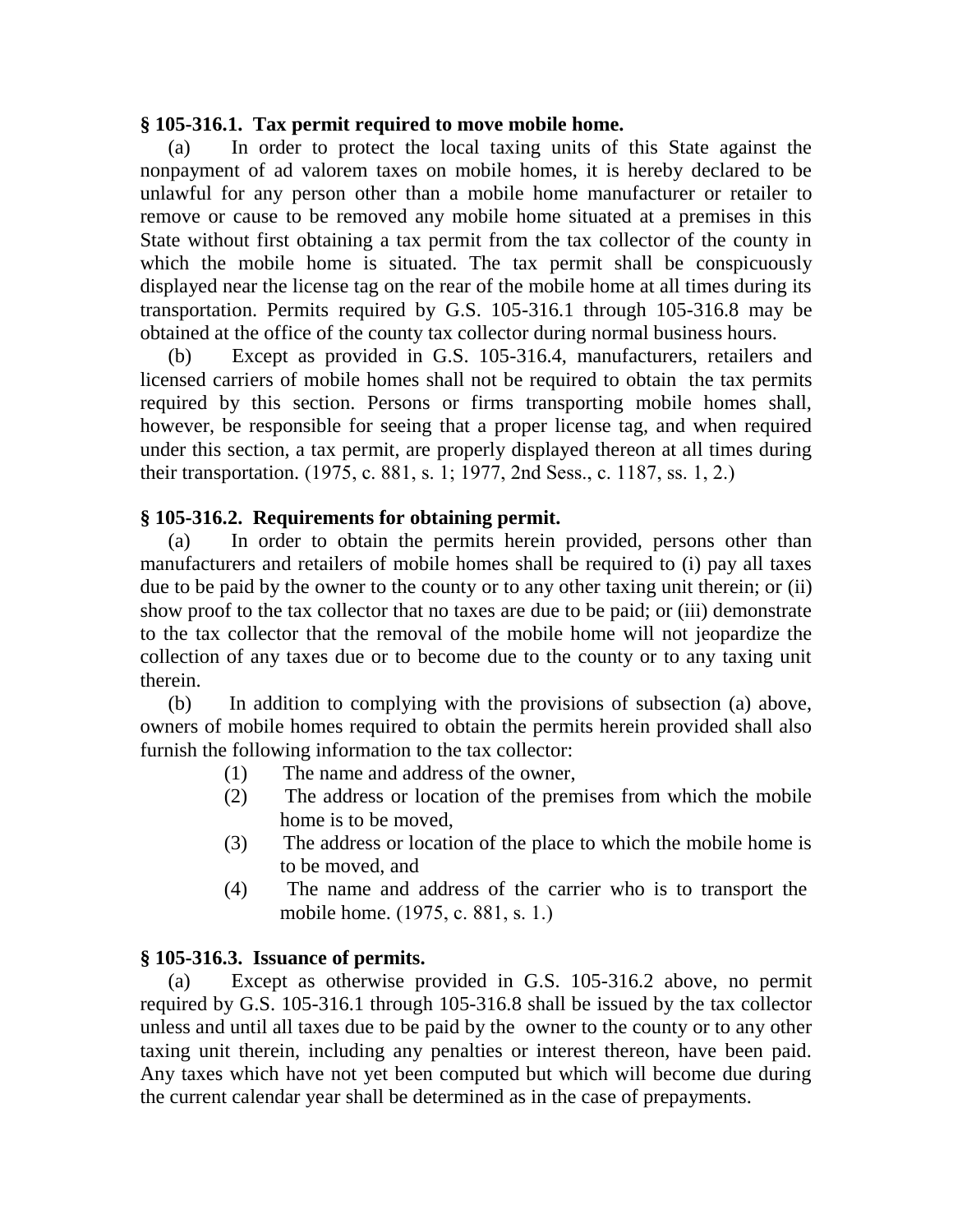(b) Upon compliance with the provisions of G.S. 105-316.1 through 105-316.8, the tax collector shall issue, without charge, a permit authorizing the removal of the mobile home. He shall also maintain a record of all permits issued. (1975, c. 881, s. 1.)

#### **§ 105-316.4. Issuance of permits under repossession.**

Notwithstanding the provisions of G.S. 105-316.2(a) and 105-316.3(a), above, any person who intends to take possession of a mobile home, whether by judicial or nonjudicial authority, as a holder of a lien on said mobile home shall apply for, and be issued, the permit herein provided without paying all taxes due to be paid by the owner of the mobile home being repossessed, upon notifying the tax collector of the location in North Carolina to which the mobile home is to be taken. At the time of notification the tax collector shall render to the holder of the lien a statement of taxes due against only the mobile home. Within seven days of the issuance of the permit the applicant shall pay to the tax collector the taxes due as set forth in the statement.

Notwithstanding the foregoing, any applicant who is a nonresident of North Carolina must pay the taxes due as set forth above at the time of notification to the tax collector and application for the permit.

Upon issuance of the permit and the payment of any taxes as prescribed herein, the mobile home shall no longer be subject to levy or attachment of any lien for any other taxes then owed by the owner thereof, whether or not previously determined. (1975, c. 881, s. 1; 1977, 2nd Sess., c. 1187, s. 3.)

### **§ 105-316.5. Form of permit.**

The permit shall be in substantially the following form:

### **§ 105-316.6. Penalties for violations.**

(a) Any person required by G.S. 105-316.1 through 105-316.8 to obtain a tax permit who fails to do so or who fails to properly display same shall be guilty of a Class 3 misdemeanor. This penalty shall be in addition to any penalties imposed for failure to list property for taxation and interest for failure to pay taxes provided by the general laws of this State.

(b) Any manufacturer or retailer of mobile homes who aids or abets any owner covered by G.S. 105-316.1 through 105-316.8 to defeat in any manner the purpose of G.S. 105-316.1 through 105-316.8 shall be guilty of a Class 3 misdemeanor.

(c) Any person who transports a mobile home from a location in this State for an owner other than a manufacturer or retailer of mobile homes without having properly displayed thereon the tax permit required by G.S. 105-316.1 through 105-316.8 shall be guilty of a Class 3 misdemeanor.